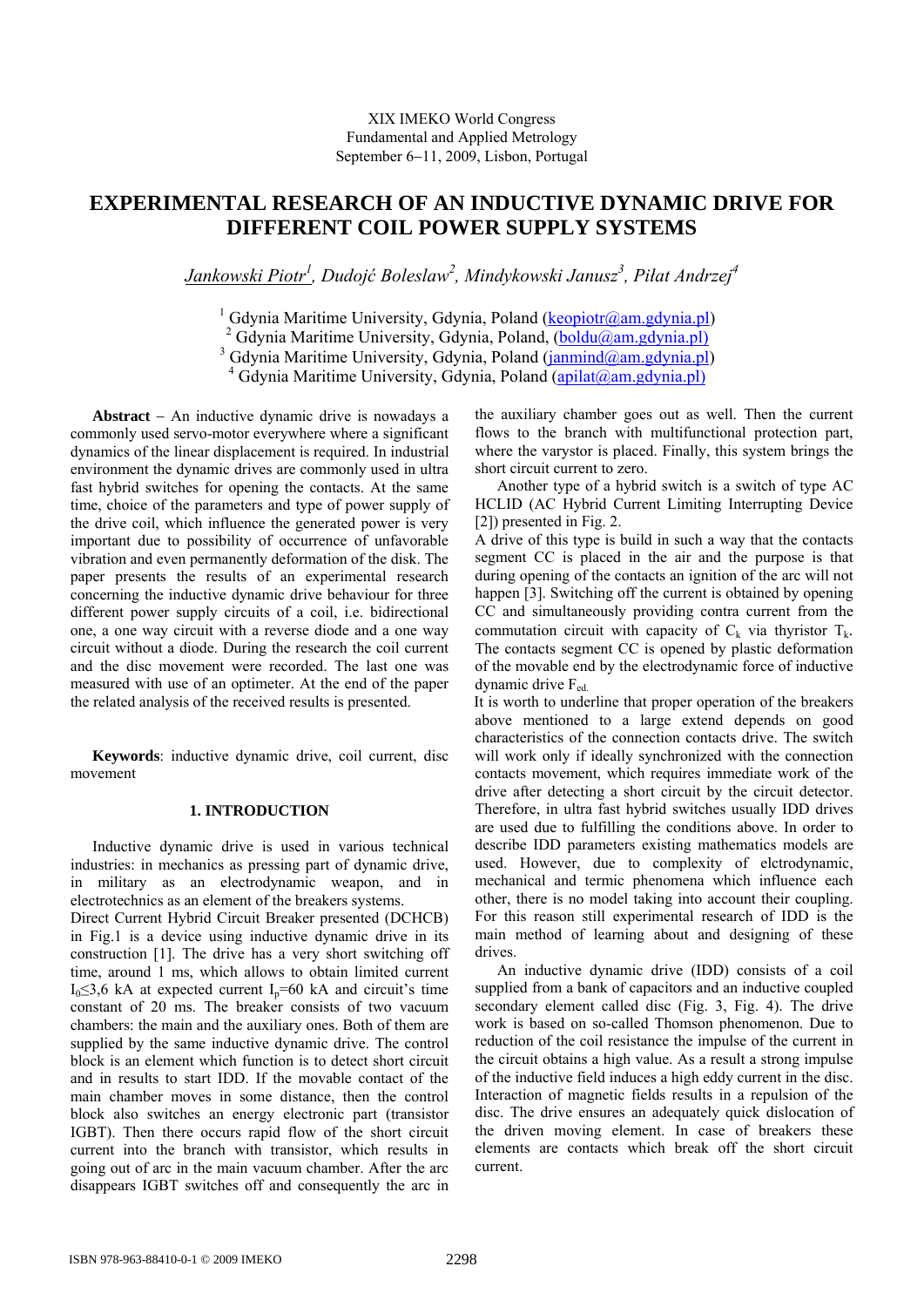

Fig.1 Block diagram of a hybrid switch type DCH 0.8/400: MVC – main vacuum connection contacts; AVC – auxiliary vacuum connection contacts EE- electro-energetic part (transistor IGBT), IDD – inductive dynamic drive, MPP – multifunctional protective part,  $Z - load$ ,  $CB - control block$ .



Fig. 2. Diagram of a hybrid switch type AC HCLID  $i$  – switched off current,  $C_k$  - capacity of the commutation circuit,  $L_k$  - inductance of the commutation circuit,  $T_1, T_2$  – thyristors,  $CC$  – connection contacts,  $F_{ed}$  – electrodynamic force of the drive,  $D_1$ ,  $\alpha$ - diodes, SCD – system of current detection IDD.

The selection of the system parameters resulting the greatest dynamics is difficult since on one hand the dynamics rises together with the reduction of the disc mass, on the other hand, the reduction of the disc thickness causes an increase of vibration, and therefore a stress of the disc. Simulation research conducted on the existing

mathematical model of the drive shows that if the ratio of the produced force to the mass is too large, the excess of admissible stress level takes place. Whereat, the space time distribution of the force has a fundamental influence on the stress level. A bidirectional switch is a classical supply system of the coil in the drive. The current of the coil and

the disc, and hence the force, have then the oscillative nature with an oscillation frequency mainly depending on RLC parameters of the coil circuit.

A way to obtain a force of an aperiodic nature while keeping a possibly small resistance of the power supply circuit is to use a reverse diode connected in parallel to the coil.

The aperiodic nature of the current can decrease the value of the induced eddy currents in the disc and hence the system will decrease its dynamics. On the other hand, the aperiodic nature of the force decreases the disc stress.

Therefore there appeared a necessity of experimental research with use of both kinds of the coil power supply circuits. Additionally, the system with a one-way switch without a reverse diode was examined.



Fig.3. The coil with an inductive coupled disc.



Fig.4. The bank of capacitors.

## **2. DESCRIPTION OF A METHOD**

The existing measurement system (Fig.5) was used in order to carry out the experimental research. The system gives a possibility to register the current in the coil circuit and the disc movement [6]. The optimeter which construction and verification were presented in [4] was used for registering the displacement. The coil current was registered with use of a low-inductive 1 m $\Omega$  measuring shunt  $R<sub>b</sub>$ . Both courses were sent to the computer and worked out in the Mathcad environment.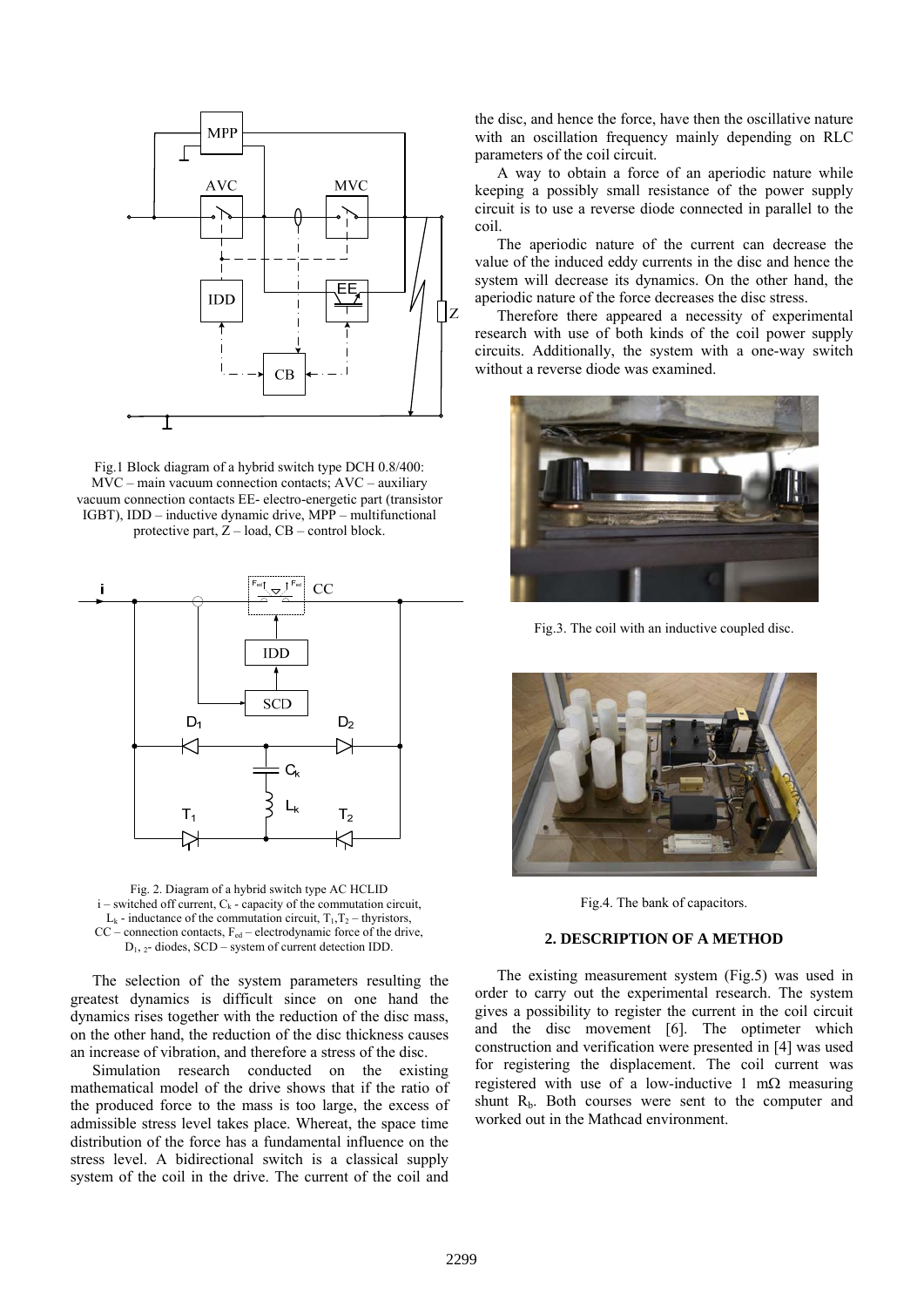

Fig.5. IDD measurement system.

The research for the three most often used coil power supply circuits was carried out. These power supply circuits are: a bidirectional switch which is a thyristor with pushpully connected diode (Fig. 6a), a one way switch (thyristor itself) with a reverse diode connected in parallel to the coil (Fig.6b) and a one way switch (thyristor itself ) (Fig.6c).



Fig.6. The coil power supply circuits of the IDD drive: a) with the bidirectional switch, b) with the one-way switch and the reverse diode, c) with one-way switch.

Series of experiments for several capacities of the bank of capacitors were conducted for each of these power supply circuits. Whereat, each time a power supply voltage fulfilled the condition of constancy of the initial capacitor's energy *W.*

$$
W = \frac{C \cdot U^2}{2} = const.
$$
 (1)

Each capacitor from the bank has a permissible transient current higher than 20kA. Parameters of the researched inductive dynamic drive are presented in table 1.

Tab.1. Selected data of the IDD under consideration.

| Initial<br>energy       | of Capacitance of capacitor:                |
|-------------------------|---------------------------------------------|
| capacitor: E=50J        | $C = 500 \div 1000 \mu F$                   |
|                         | Outer radius of disc: Outer radius of coil: |
| $R_0 = 7$ [cm]          | $r_0$ =7 [cm]                               |
|                         | Inner radius of disc: Inner radius of coil: |
| $R_w = 4.5$ [cm]        | $r_i = 4.5$ [cm]                            |
| Add mass: $0.28$ [kg]   | Winding of coil $z=24$                      |
| Material of<br>disc:    | Coil thickness:                             |
| duralumin               | $h_c=1$ [cm]                                |
| Disc thickness h=4 [mm] |                                             |
|                         |                                             |

#### **3. EXPERIMENTAL RESULTS**

The results of the registered coil current and the disc displacement for selected capacities of 1000, 900, 700 and 500  $\mu$ F of the capacitors bank for the coil power supply system with a bidirectional switch (Fig. 6a) were presented in Fig.7a and b.



Fig. 7. The curves of the coil current (a) and the disk displacement (b) for different capacities of the bidirectional switch from Fig. 6a.

Adequately, in Fig. 8. and Fig. 9. the curves with reference to the coil current and the disc displacement are presented for supply systems with a thyristor and a reverse diode (Fig. 6b) in one case and with the thyristor alone (Fig. 6c).

Taking into consideration the curves presented in Fig. 7ab, Fig. 8ab and Fig. 9ab it can be stated that in case when the required distance exceeds 2mm in no power supply systems a significant influence of the capacity was observed.

Whereas in the system only with the thyristor (Fig. 9b) the disc reached the distance of 4mm about  $130 \mu s$  later for capacity  $C=500\mu F$  comparatively to the  $C=1000\mu F$  case.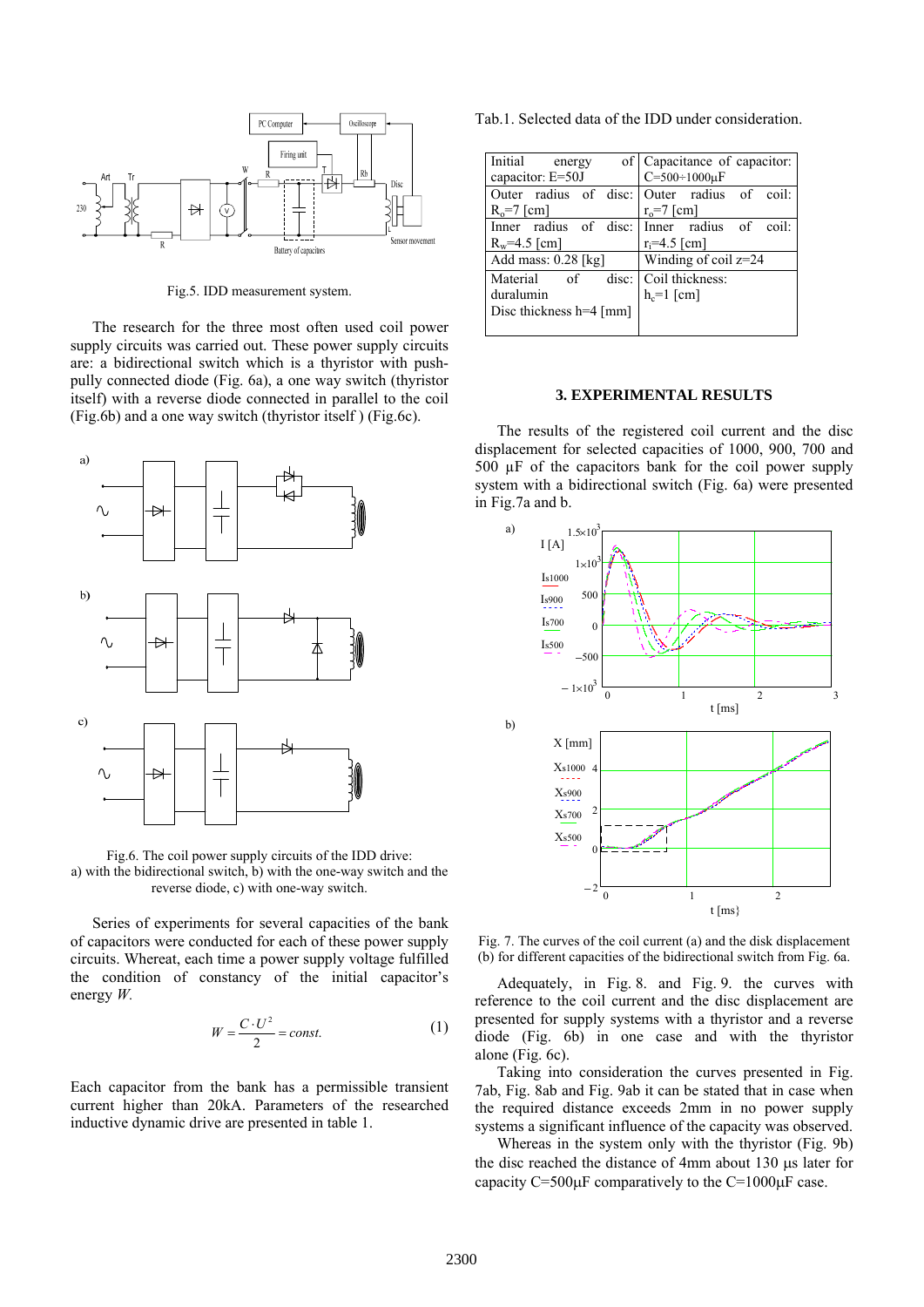However, while observing enlarged curves to the range of 1mm it was noticed that in case of a smaller capacity in each power supply system, the disc had achieved the way of 1mm quicker.



Fig. 8. The curves of the coil current (a) and the disc displacement (b) for different capacities of the one way switch with a reverse diode from Fig. 6b.



Fig. 9. The curves of the coil current (a) and the disc displacement (b) for different capacities of the one way switch from Fig. 6c.

For example, in the bidirectional system the disc with the power supply from the capacitors bank with  $C=500\mu F$ reached the coordinate x=1mm 40µs earlier than with capacity of C=1000 $\mu$ F (Fig.12b).



Fig.10. Comparison of curves for the capacity C=500μF for a bidirectional switch, a one way switch with a reverse diode and a one way switch alone.



Fig.11. Comparison of curves for the capacity C=1000μF for a bidirectional switch, a one way switch with a reverse diode and a one way switch alone.